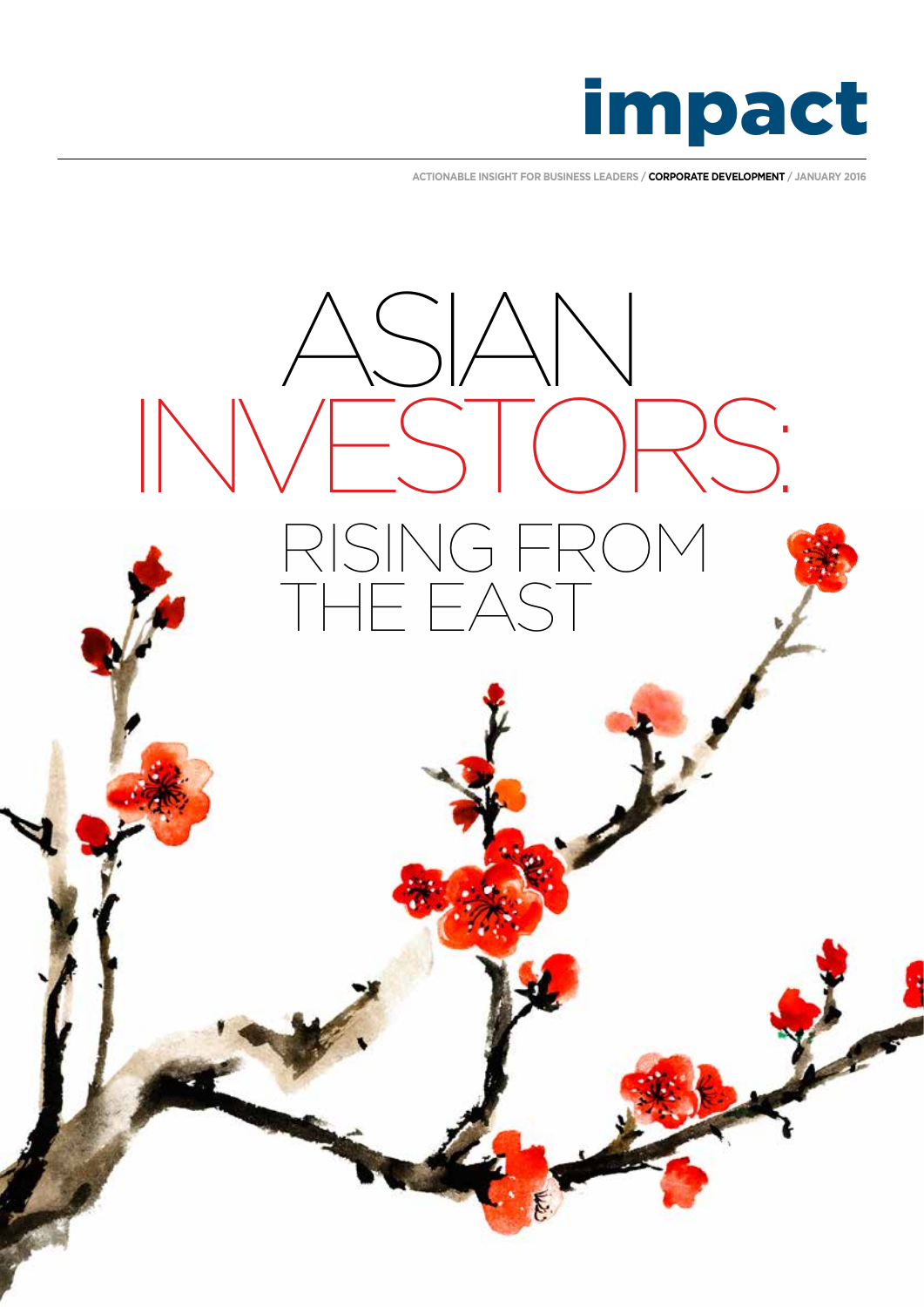Asian insurers continue to look to Europe and North America for diversification and growth opportunities, but what impact will these investments and acquisitions have on the western insurance sector? By Pádraig Floyd

t is said that to survive one must change. That is certainly true of the global insurance sector. But the pace of consolidation within the global insurance markets is transforming evolution in this sector into revolution, as companies eagerly seek investors willing to put their capital to work.

In the past, acquisitions in the European insurance market were conducted largely by European – and occasionally other western – insurers. There was little or no interest from Asian buyers in this market, but this has been changing rapidly. **I**<br>Insurance

"It began with Japanese insurers expanding into Asia and the US, and two or three years ago they started to look at the European market," says Jerome Nebout, principal at Milliman in Paris.

Some firms established a small team – usually in the UK and often with an asset management focus – to start analysing the different European markets, in order to understand the products and regulatory environment.

"Japanese insurers have been actively engaging in European expansion, but around a year ago they were joined by Chinese buyers who began to show interest in the European market," says Nebout.

The obvious target for potential buyers is a Lloyds name. London, and specifically Lloyds, is the centre of the insurance world and has a reputation for innovation.

Buying into such a market is not easy, as there are not so many targets and there is ample competition. At the start of 2015, XL (Dublin) bought Catlin for £2.8bn and Fairfax (Toronto) purchased Brit. However, Mitsui Sumitomo sealed a deal to buy Amlin in September 2015 for £3.5bn.

 Though Chinese and Japanese investors are also looking at the Netherlands and France, the US market is equally attractive to Asian companies and there have been a number of medium-sized – yet significant – acquisitions being made (see box).

When it comes to a bidding war, Asian companies are well placed, as they have shown a willingness to pay a premium for the right company, and there are a number of well-funded Japanese companies ready to move on the market. Nippon Life, for example, is said to have a war chest of \$12bn and is in the market for US acquisitions.

#### **Demographic shift**

There is more to this expansion into western markets than merely seeking profit. It is a complex equation bound up with how long its population is living. Japanese – in fact pan-Asian – demographics tell a worrying story as workforces shrink at a rapid pace.

"Though there's a very good market for certain healthcare products and within the retirement income space, overall the life insurance market has been shrinking for many years," says Stephen Conwill, CEO – Japan, based in Milliman's Tokyo office.

Japan has long experience of a deflationary economy. Returns are low and show little sign of improving any time soon, and Japanese organisations are now looking for something to do with their capital. Markets that offer higher returns are an attractive proposition, as is the diversification that comes from investing outside their domestic market.

Kelvin Lee, a partner in the Hong Kong office of legal firm Ince, is a specialist in insurance and reinsurance in China and has worked extensively with Japanese clients.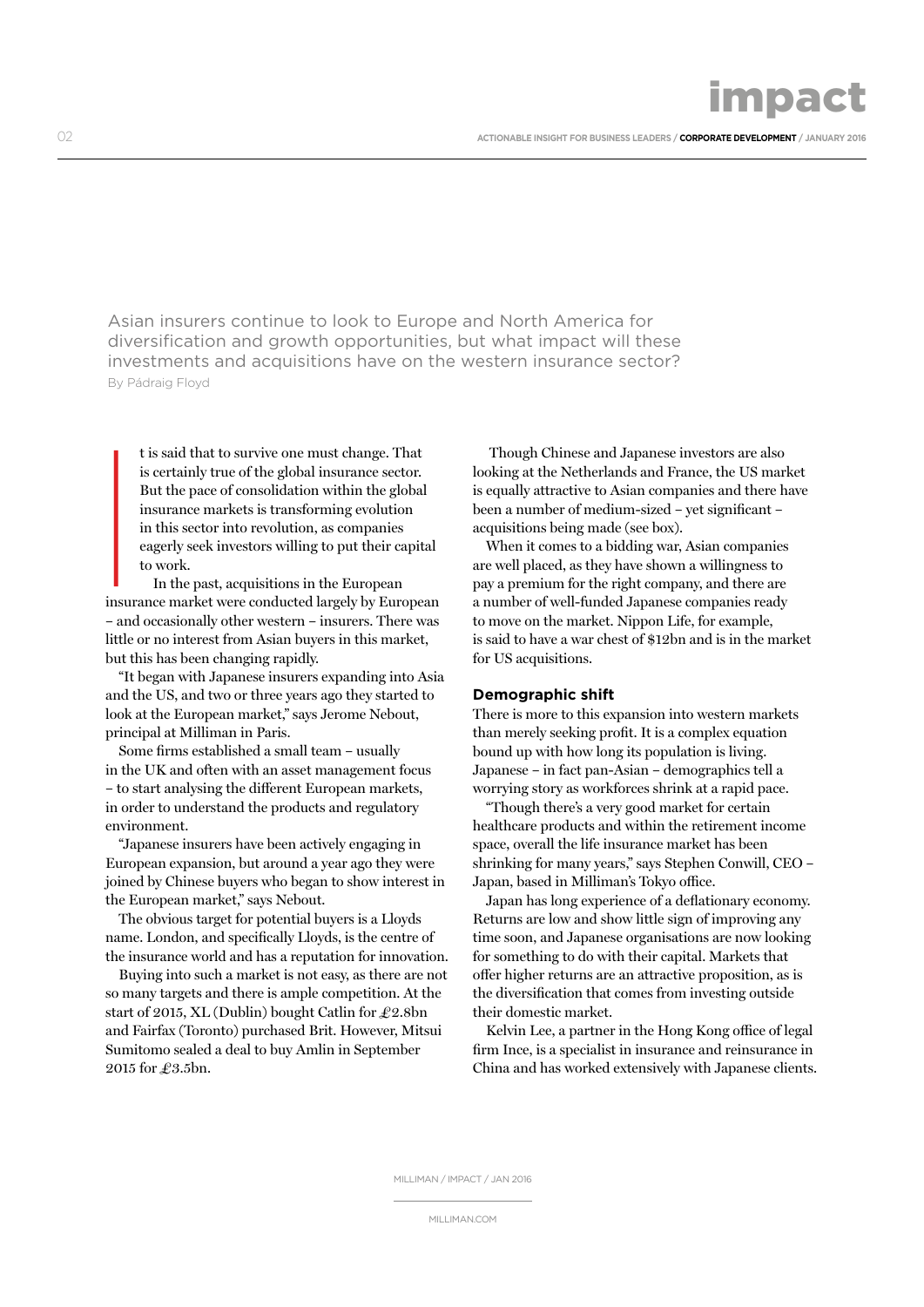03 **ACTIONABLE INSIGHT FOR BUSINESS LEADERS / CORPORATE DEVELOPMENT / JANUARY 2016**



*Japanese insurers have been actively engaging in European expansion, but around a year ago they were joined by Chinese buyers who began to show interest in the European market.*  Jérôme Nebout, principal and consulting actuary, Milliman

Lee says while foreign expansion offers an opportunity to Japanese organisations, these firms are also pioneers. Once they move into new regions, they have a ready-made book as existing domestic clients follow them there, offering them a guaranteed business base and a book from startup.

The history of Chinese acquisition is much shorter and has been encouraged by the relaxation of the rules governing foreign investment.

"The outflow of Beijing dollars has only begun recently, with existing domestic Chinese insurers investing not just in overseas insurance, but also property – including Ping An buying the Lloyd's building in London – and collateralised instruments," says Lee.

Just as the Japanese have been experiencing for some time, Chinese organisations are finding returns on domestic investment less attractive than they were. So insurance operations in China are looking to buy foreign insurers, but they are not the only ones doing this.

Fosun International is a giant Shanghai-based conglomerate that is diversifying itself across leisure, healthcare and in particular insurance markets in both Asia and the western world.

In recent months Fosun has bought US insurer Meadowbrook and Phoenix Holdings in Israel, and in 2014 bought a majority stake in Bermuda-based Ironstone and Portugese insurer Caixa Seguros.

#### **Market consolidation**

The irony is, the fundamentals of the western insurance markets are not good, says Sarah Lewandowski, an insurance analyst at Espirito Santo Investment Bank.

So it may seem odd for new capital to pile in. However, it is the perfect environment for the consolidation we have been seeing in western insurance markets.

"Underwriting rates are falling due to excess capacity as there have been no major catastrophes for two or three years, so growth is not looking good," says Lewandowski.

When underwriting is not good, insurers can usually generate revenues from the investment side of their business, but the heavy allocations to bonds in a low interest rate environment – compounded by the effects of quantitative easing – have damaged the profitability of these companies. Both sides of the business are suffering, so why should they be so popular?

Despite the lack of growth, insurance companies generate a lot of cash through premiums and that is attractive, particularly to Japanese investors who are in the mood to buy.

"Take M&A out of the equation and insurance doesn't look too good, but I upgraded the whole sector to a buy as there are Asian investors who are prepared to spend money," adds Lewandowski.

Diversification of product range is an important factor in these acquisitions, too, says Anthony Da Costa, equity analyst at Peel Hunt.

"The key is specialty insurance, which offers better rating and pricing than the rest of the market," says Da Costa, as catastrophe and property rates have fallen in recent years, while specialty rates have been going up, particularly in the US.

A major component of specialty lines is the growth of cyber insurance – a huge market with equally huge pricing increases – and as it evolves, the firms offering it may become targets.

"There is a lot of competition, so companies are looking for ways to be competitive in the market," adds Da Costa. "Many believe bigger is better, though there are those against such a position."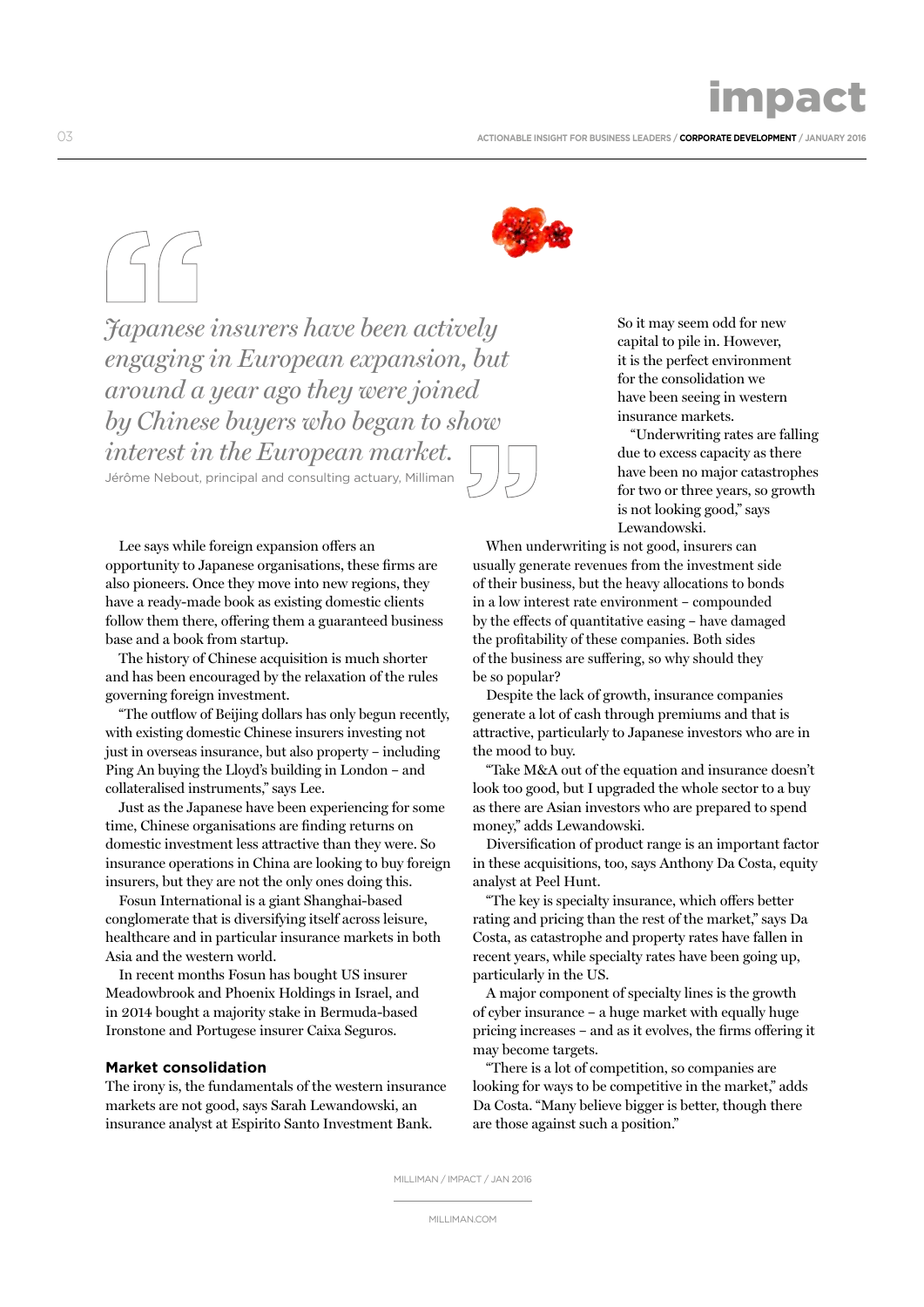impact

**ACTIONABLE INSIGHT FOR BUSINESS LEADERS / CORPORATE DEVELOPMENT / JANUARY 2016**

#### **Sustainable funding source**

Asian investors are certainly not afraid of spending their money on the right company. Mitsui Sumitomo paid 2.4 times net tangible assets to get control of Amlin, while Meiji Yasuda's \$5bn offer for Stancorp Financial in July 2015 represented a 50% premium over the market cap at the time of the transaction.

Fosun's chief executive, Liang Xinjun, believes western insurance companies are cheap, trading at around one times book value compared with more than two for Chinese counterparts.

In an interview with *The Wall Street Journal* last year, Liang said insurers' pools of capital can be invested to seek high returns and this makes them attractive to Fosun as well as other investors.

"Insurance is the most important business segment for us – the build-out of insurance gives us a cheap and sustainable source of funding," said Liang. "The persistent low interest rate environment in the US and Europe has made the acquisition targets there look more attractive."



It can be dangerous to view insurance companies as cash cows, as some have learnt to their cost. But, with investment portfolios – particularly among the life insurance sector – heavily invested in bonds, many western insurers have struggled with profitability, leaving little to be invested in future growth.

Asian investors have the capital these companies need and are willing to invest in their future and to deliver better returns than they might expect from domestic markets – a truly symbiotic relationship.

Whether this is new capital or funds released from economies achieved through consolidation is something of a moot point, and may depend which side of the transaction you are sitting.

#### RECENT GLOBAL INSURANCE DEALS

**Date announced Investor Acquisition Deal** January 2015 XL (Ireland) February 2015 Fairfax (Canada)

June 2014 **Daichi Life (Japan)** December 2014 Fosun International (China) June 2015 **Fosun International (China)** Fosun International (China) June 2015 **Tokio Marine (Japan)** July 2015 **Ace (Switzerland/Lloyds, UK)** Ace (Switzerland/Lloyds, UK) July 2015 Meiji Yasuda (Japan) August 2015 Sumitomo Life (Japan) September 2015 Mitsui Sumitomo (Japan)

| Protective Life Corp (US)         | \$5.7bn             |
|-----------------------------------|---------------------|
| Meadowbrook Insurance (US)        | \$433m              |
| Catlin (Lloyds, UK)               | \$4.0bn             |
| Brit (Lloyds, UK)                 | \$1.7 <sub>bn</sub> |
| Phoenix Holdings (Israel)         | \$489m              |
| <b>HCC Insurance Holding (US)</b> | \$7.5bn             |
| Chubb (US)                        | \$8.0bn             |
| <b>Stancorp Financial (US)</b>    | \$5.0bn             |
| Symetra (US)                      | \$3.8bn             |
| Amlin (UK)                        | \$5.0bn             |

MILLIMAN / IMPACT / JAN 2016



04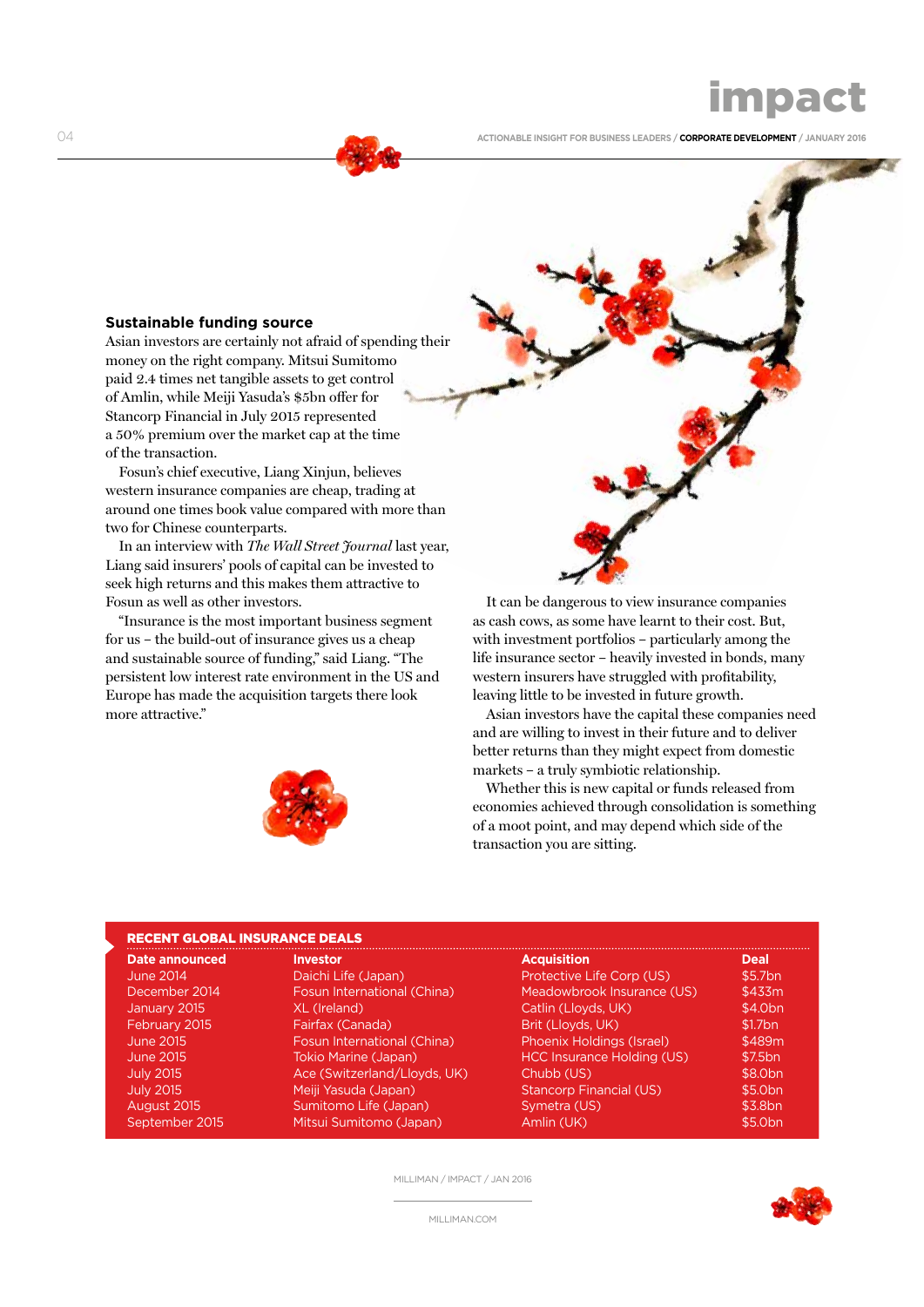

#### **Cultural synergy**

Those with little or no dealings with Asian corporations may fear a culture gap could impede the smooth process of an acquisition – or even have implications for their careers.

Though Japanese firms in the past would often try to turn a foreign acquisition Japanese and parachute people in to run it in a Japanese style, that doesn't happen anymore.

"That is very old school," says Ince's Lee. "In the last six or seven years, Japanese organisations have given as much autonomy to acquisition targets as they would their own operations."

It's not as if they all lack experience, either. Mitsui Sumimoto and Tokio Marine have a long history of investing into western insurance and this growth is not confined to the US and Europe.

A good example is the Hong Kong office of the Mitsui Sumimoto Insurance Group, says Lee. It was previously an Aviva operation, and walking around the offices, you can hardly tell it is a Japanese company.

"They look at the figures very hard, in particular the major claims, but don't manage the day-today operation," adds Lee. "This is because they are interested in the business fitting within the local system, rather than looking Japanese."

#### **Regulatory environment**

Fitting in with the local culture is important, especially the business culture, says Richard Britain, a partner at DWF.

Britain says Asian investors are more likely to favour markets where there is a relationship between the industry and the regulators that it has in its domestic market.

"Singapore has a much more similar way of dealing with entities such as the Financial Conduct Authority (FCA) in the UK than perhaps in the North American market," says Britain.

"North America is a more box-checking regime and more litigious, where entities might sue the regulator if they do not like the direction of regulation."

Of course, business plans don't always run smoothly, even in a regulatory environment that Asian investors feel more comfortable within.

Mitsui Sumimoto was fined £3.3m in 2012 by the UK regulator for management failings in expanding into Europe.

"Japanese executives would come into the UK business for a tour of duty, but did not offer enough challenge to the boards and were considered too placid," says Jeremy Irvine, a partner in regulatory and insurance at DWF.

"Japanese – and Asian owners in general – are pretty hands off, but in that instance they were considered too hands off, which led to the problems."

Despite the occasional hiccough, as Asian investors derive a degree of confidence from regulatory infrastructure, they trust businesses in those regions more than they might otherwise. And Japanese businesses are not only good at process management, says Stephen Conwill at Milliman.





*Singapore has a similar way of dealing with entities as the Financial Conduct Authority (FCA) in the UK than perhaps in the North American market. North America is a more boxchecking regime and more litigious, where entities might sue the regulator if they do not like the direction of regulation.*  Richard Britain, partner, DWF